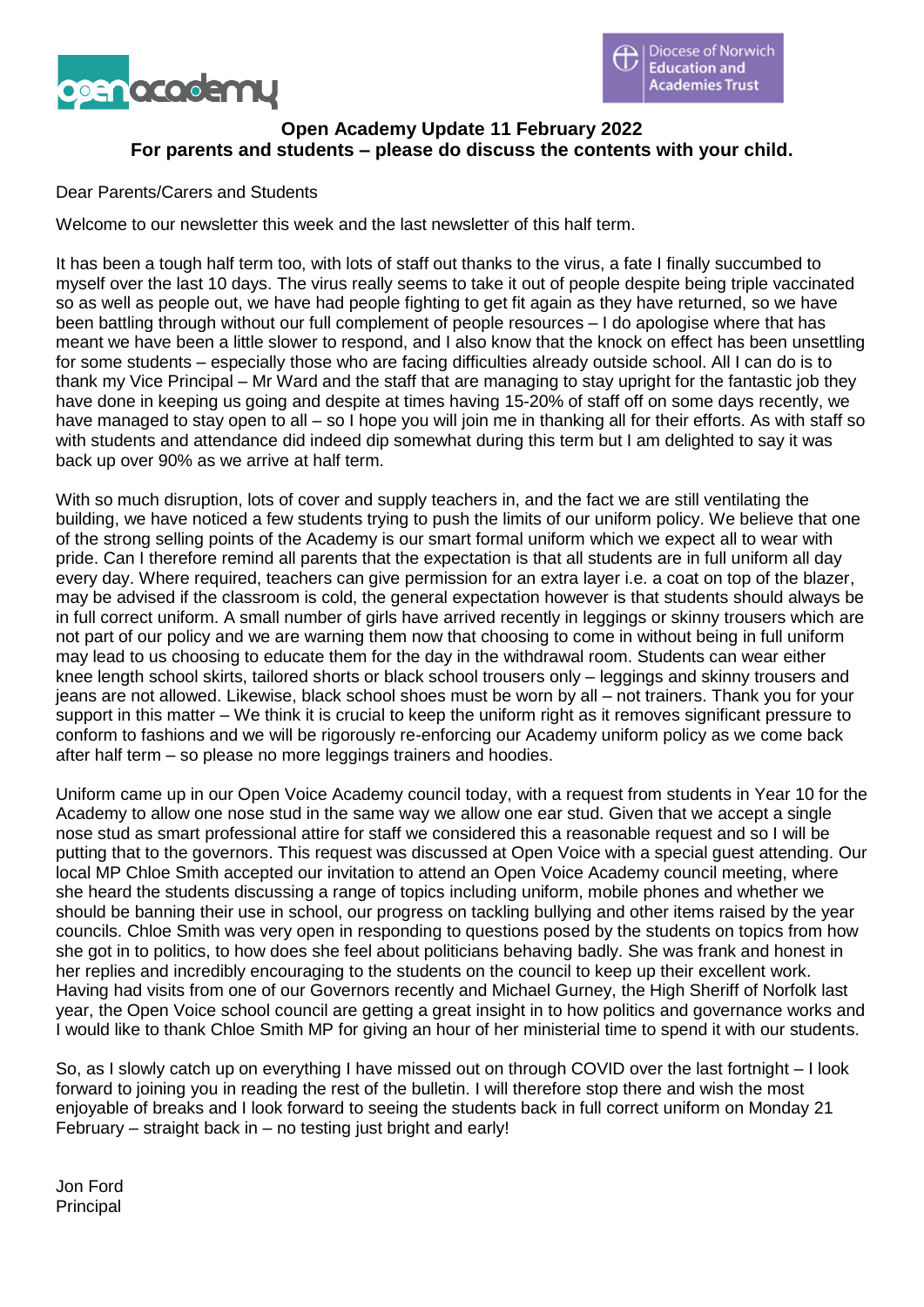

### **Contents:**

- **1. Year 7 News**
- **2. Year 8 News**
- **3. Year 9 News**
- **4. Year 10 News**
- **5. Year 10 Madrid Trip**
- **6. Year 11 News**
- **7. 6th Form News**
- **8. Library News**
- **9. Drama Update**
- **10. Football**
- **11. Assistance**
- **12. Attendance**
- **13. Careers**
- **14. Vacancy**
- **15. Chaplain's Reflection**

### **1. Year 7 News**

An amazing final week of half term within Year 7 and since the beginning of January, the students within the year group have amassed an incredible 5,503 Achievement Points! Well done everyone!

Our top 5 achieving students for this week are:

Paige Wright, Ross Brown, Lacey Barrett, Natacha Frutuoso and Kieran Sinclair.

The Year 7 Boy's Football team played Hellesdon High yesterday, and despite the challenging conditions with the sunlight, and conceding a number of goals, the boys showed great resilience and still kept giving it their all right through to the final whistle. Mr Lambert was very impressed with the team not dropping their heads, and was proud to see them keep trying their best.

There are loads of positive shout outs this week from the following teachers:

#### Miss Cheung:

Shayleigh Loveridge - enthusiastic and focused in Maths Martina Vaskyte - Enthusiasm and continuous strive to develop her learning in Science.

#### Miss Lines:

Ross Brown, Max Skells, Martha Wardell, Erica Johnson-Jacob and Rianna Aldous for excellent ostinato compositions in Music.

#### Mrs Ormosi:

A huge well done to 7O and 7E for completing their whole class performance of 'The Blood Curse of the House of Atreus' in Drama. Both classes worked really well to be able to perform to camera, showing great commitment and concentration!

#### Miss Luter:

An amazing effort in class today! The teamwork and general helpfulness of everyone during the lesson was great. The room looked cleaner after the practical than before so well done!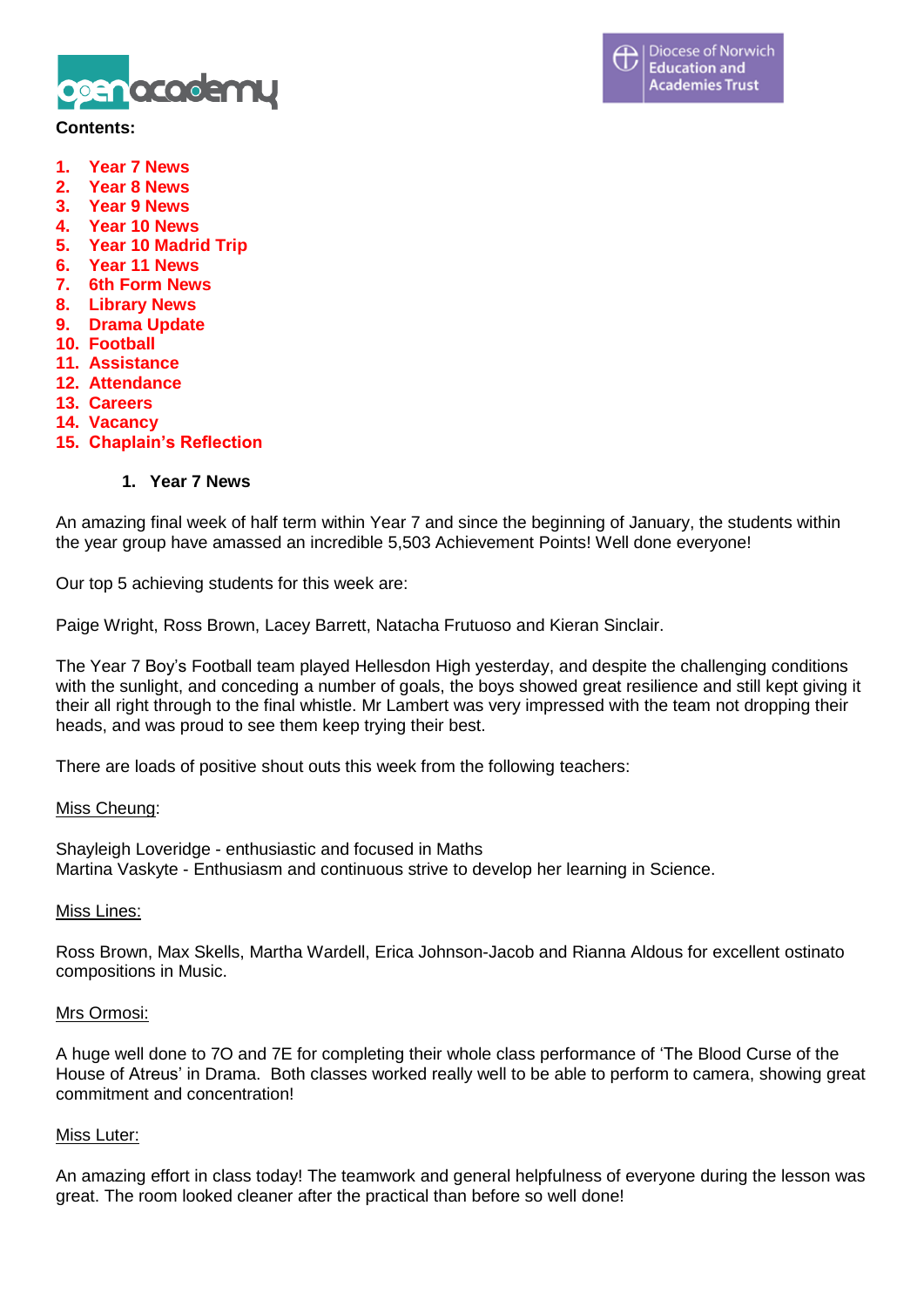

After half term, please encourage students to bring a refillable bottle to school so that they can continue to stay hydrated. There have been a number of students coming to the Year 7 office complaining of headaches and after having some water, they begin to feel better in themselves. There is a very limited supply of cups in the office, but it is becoming too regular than for emergency use.

A gentle reminder from previous newsletters about naming items of school uniform and PE kit. Please can you make sure that uniform/PE kit is labelled with the student's name so that in the unfortunate event that something is lost, we can return it much easier.

Keep up the great work, enjoy half term and keep safe!  $\circled{e}$ 

Mrs Pearsall – Head of Year 7 Mr Hawkins – Cover Supervisor

### **2. Year 8 News**

Here we are at the end of half-term three, and it is really lovely to be able to look forward to a rest with longer and brighter days (although the weather forecast is not looking too promising at the moment!). It has been a shorter half-term, but that also means that we have packed in a lot of learning in a short space of time, so a break is well deserved!

As always with this year group, there has been a lot of outstanding learning and progress, and it is a real pleasure to be able to highlight some of those who have been consistently excellent in their attitude to learning. The following in particular have been mentioned by their teachers this week:

Mrs McEvoy, German - Big shout out for Joshua Jordan, William Della Corte, Yousif Al-Sadoon, Harley Ringer, and Brian Bolaney in battleships work in German. Also Amelie Dolton-Cozic and Izzy Onuchukwu for consistently outstanding effort and attainment;

Miss Lines, Music - Warren Middleton, Harvey Nyemba, Areen Mohammed Ali, Dylan Morter, Tyler Hanwell, Steven Ellis, George Tozer-Smith and Liam Kerr for an amazing performance in Jazz!;

Mr Blanchflower, German - Excellent work from some of my 8O German group yesterday. Hallie, Ellie B, Lola, Maizi, George, Areen in particular;

Mrs Marsham, Maths - For the effort of my students in Maths, they really are working hard;

Mrs Clayton, English - A shout out to Callum White for working really hard on his resilience in English and trying hard;

Mr Crawford, History – Lucy-Rose Brown, Latifa Cassama, Luke Edge, Millie Hagger, Thomas Hardy, Tyler Paul, Madalyn Pirie, Grace Sawicki, Katy Sutherland, Amy Toms for consistent engagement in lessons, asking and answering questions, and taking risks to progress their understanding.

One reminder for next half-term: we have had positive meetings with our UEA mentors who are due to be coming in to support students with English and Maths after half-term. These sessions are aimed at improving learning and progress, so make sure that you have checked if and when you are expected to attend.

Enjoy your half-term, and we look forward to welcoming you back looking smart and ready to learn later in the month.

Thank you for your hard work and excellent attitude to learning this half-term.

The Year 8 Team: Miss Whitwood and Mr Crawford (Heads of Year) Mrs Lamb (Assistant Head of Year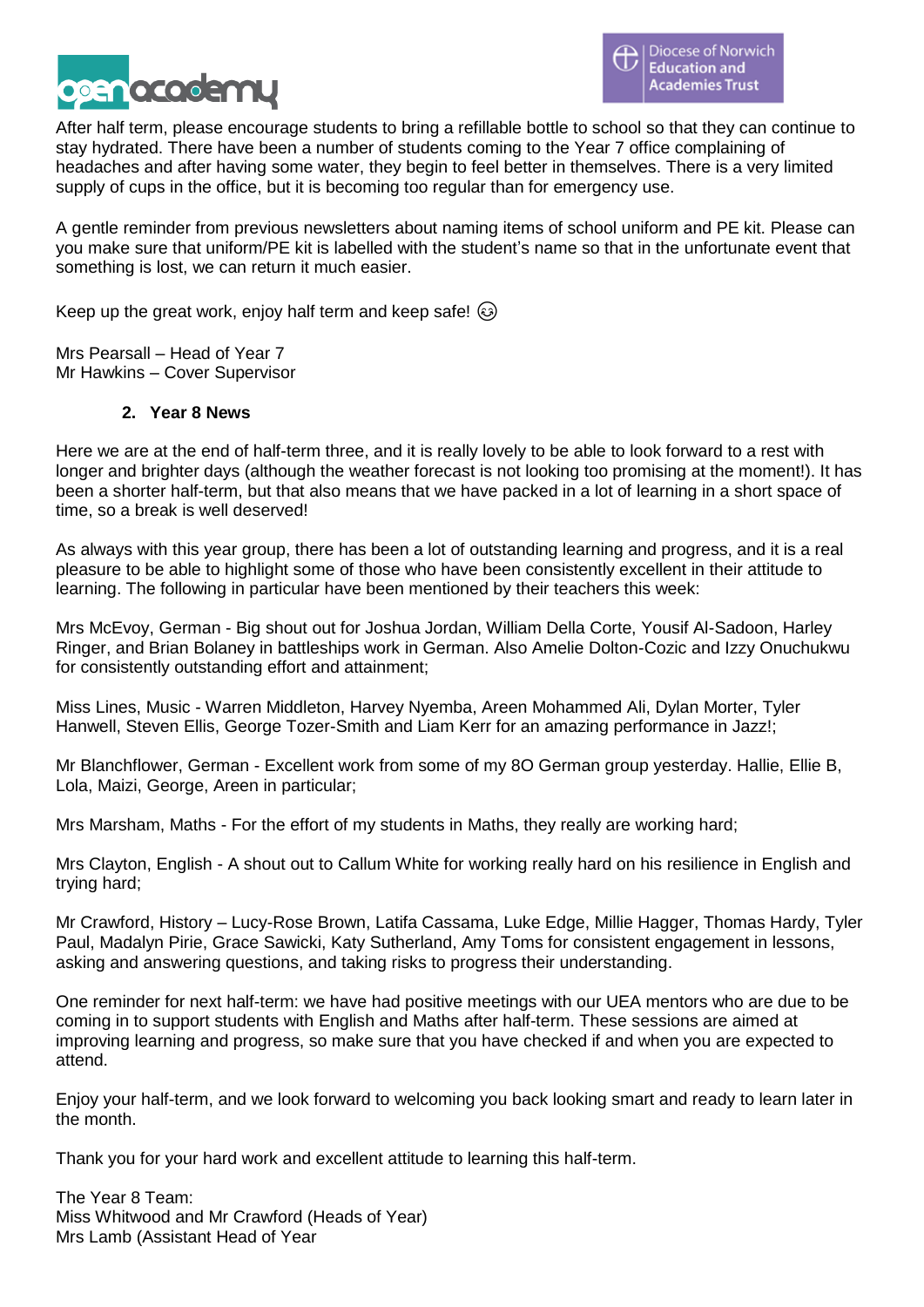

### **3. Year 9 News**

Well its now the end of another half term. We have made it through the darkest & coldest months of the year and are now progressing towards the sunshine and warmth of spring. It has been a struggle at times with this being the 1st academic year not fully disrupted by covid with most staying in school throughout. It is a fantastic achievement and shows the dedication of the students with the great support of the parents/guardians.

Achievement points still pour in for Year 9 which is great to see and a real testament to the dedication of the year group. The current tally for this week is:

 $AED - 59$  $LGA - 82$ RPH – 66

NST – 78

The building remains cold at times with ventilation and the cooler weather of winter. Please ensure students are arriving to school in correct uniform (blazer, black shoes, skirts/trousers). They can also wear a coat over their blazer to help with the cold.

Please also ensure that students have the correct equipment they require for their learning, (pen/pencil/ruler).

Shout outs:

- · Leah LL & Caitlin A for creative ideas in making musical sound effects
- · Ethan W, Adam L, Izaak T and Ebony G for being well organised and creative in their learning.
- · Jessica B, Rosie C and Ella R for great short compositions in music.
- · Hollie S, Ariya R, Elisa K, Michaela B and Ella R for great engagement in lessons.

Hub sessions are still running and the students who need to attend may change each half term, so please check with your son/daughter to see if it is on their timetable this half term. It is a really important time given to them to ensure that they are catching up with their learning. One of the main reasons students are asked to come to Hub is due to not completing home work, so if they wish to not be asked back, then they need to ensure that all their homework is completed to a good standard and on time.

Save the date! We have options evening on 1st March between 5 and 7pm. It will be in the Academy building. The options booklet is being printed this coming week and will be available straight after half term.

I hope you are all well and are staying safe and have a fantastic week break to recharge. We return on Monday 21 February when hopefully the weather is again warmer and the days longer.

Mr Pickup – Head of Year 9 Mrs Smith – Assistant Head of Year 9

### **4. Year 10 News**

We've made it to yet another half term. This time last year we were in lockdown and we had snow – bit different this year thankfully.

Lots of achievement points have been awarded to students this half term as they have ploughed through the weeks. We hope you enjoyed parents evening this week. Please contact us if you have any concerns.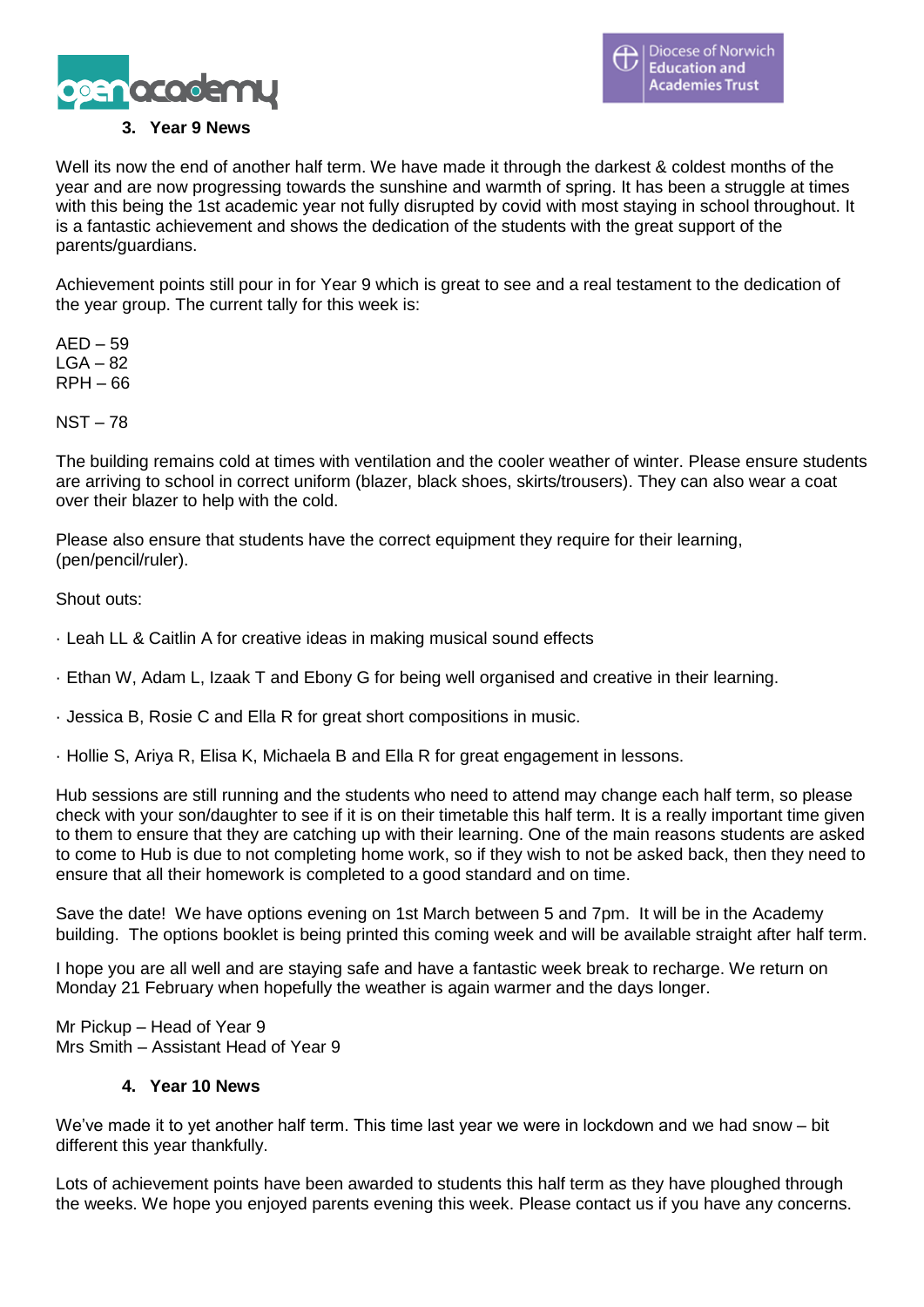

Letters have gone home for those students attending hub after half term. If you would like your child to attend after school then please let us know.

Our top achieving students this week are: Nathan Freeman, Freya Graysmark, Charlie Palmer, Abigail Hickman, Ella Iftimie-Hau, Gera Dergacovs, Jayden Muzembe, Toby Thompson, Erin O'Neill, Reema Alquarashi, Atanas Kyurkchiev and Teyla Young. Well done to you all.

Our top achieving students this half term are: Erin O'Neill, Ella Iftimie-Hau, Joshua Carter-Strike, Mia Crowe, Tommy Bluett, Lisa Kracewicz, Lauren Aldous, Owen Middleton, Dalia Rosca and Jude Abramson. Congratulations to you all.

Can we encourage students to find their own work experience and return the forms by the end of April please?

Please see the notices regarding World Book Day in the library section of this newsletter.

Uniform standards have slipped this week – please use the half term to adhere to our uniform and PE policy – thank you for your support.

Have a healthy, restful half term everyone.

Mr Lambert – Head of Year 10 Mrs Roe – Assistant Head of Year 10

# **5. Year 10 Madrid Trip**

If your child is coming to Madrid in September, please ask them to open the Madrid Trip 2022 Team and write a few words in Spanish. We will be using the Team to communicate with you from now on, and parents and students are welcome to ask questions and add useful information there too. I have put a link to the hotel so you can see where we will be staying.

<https://www.mediodiahotel.com/en/>

### **6. Year 11 News**

A quick message this week just to say, a HUGE well done to the entire year group for approaching their exams with maturity and an excellent work ethic. They have all earned a well-deserved rest over half-term!

Mrs Clayton – Head of Year 11 Mrs Roberts – Assistant Head of Year 11

Well done to our fabulous students who have managed to complete their second set of mocks. Teachers are marking the work some have already begun feedback.

Mr Ward Vice Principal

#### **7. 6 th Form News**

Happy Half term everybody! It has been a wonderful half term and you have all worked so hard. There have been times that we have all started to flag, but the amazing thing about OA6 is that even on our low days, there is always someone there to pick us up and dust us off. I feel so very lucky to be part of such an amazing team of staff and students.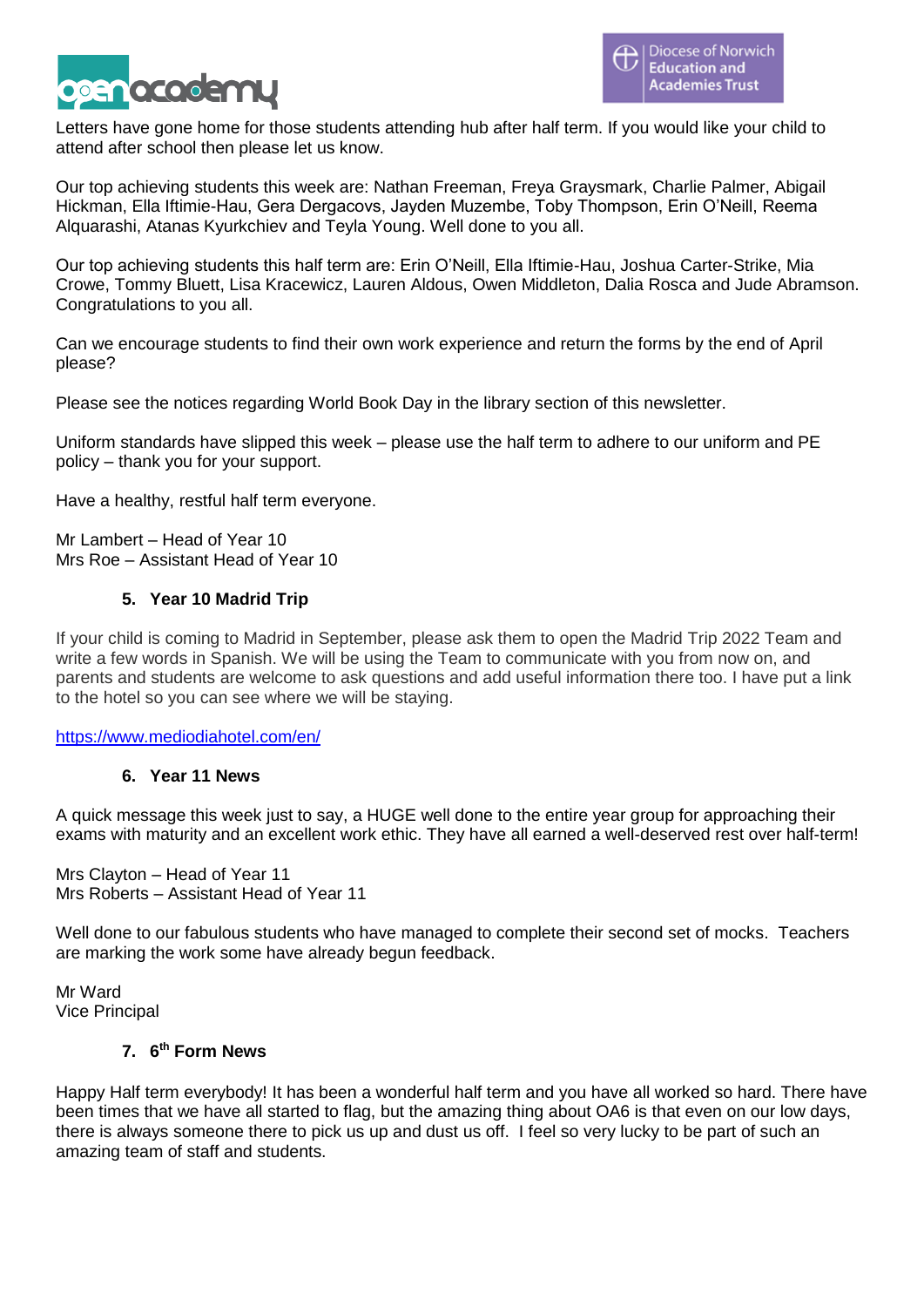

These will take place in the two weeks after half term. Please speak to your subject teacher to find out how many papers you will be sitting and what topics to revise. Please also check your exam timetable to make sure you do not miss any exams.

#### Y13 PPE2 exams

A huge well done to Y13 for completing these exams. They will all be marked and feedback given to you after half term. If you were absent for any of these exams, your teacher will be arranging for you to re sit them at some point.

#### Amazing University Offers

Emma Amies in Y13 has just been offered a place to study Crime and Investigative Studies at Anglia Ruskin University. Absolutely amazing! But even more impressive is that the University has taken into account the fact that she was Head Girl during her time at Sixth Form, and have therefore offered her a £1000 bursary towards her first-year fees! This is a great reminder to our current Year 12 students that stepping up and getting involved within the Academy and OA6 really does pay off in the long run!

*In reviewing your full application, I noted that your personal statement helpfully identifies your experience of being Head Girl, showing that you can commit to extra pursuits alongside your studies, and manage your workload well. At ARU we value your skills and experiences. This £1000 reduction on your first-year tuition fee will be awarded should you achieve BBB or 120 tariff points or above in this coming year.*

#### Year 12 Psychology Egg Babies

This last week our Year 12 students have become parents! To lovely little egg babies. Their assignment was to look after their babies, nurture them, keep them safe, and love them like they would a human noneggy baby! We have had a few unfortunate accidents, however, there have also been some lovely moments too! I wonder what half term will bring for the eggs?!

Mrs Molloy Head of  $6<sup>th</sup>$  Form

#### **8. Library News**

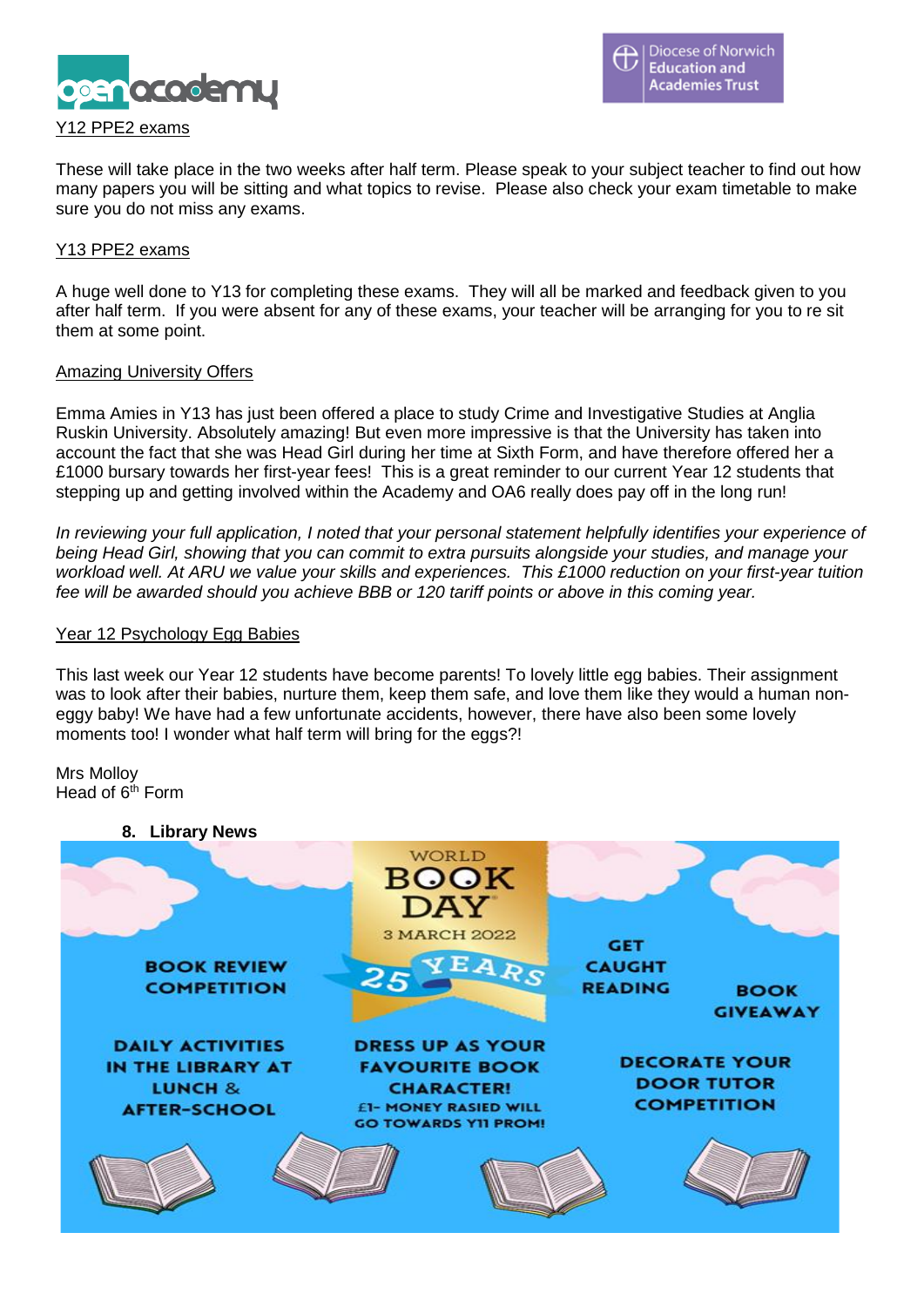

In just a few weeks we will be celebrating World Book Day. We have a variety of activities planned to celebrate reading for pleasure.

From competitions to dressing up, reading themed lessons and special events there is something for all year groups to get involved in. Please see the timetable below to find out more about what we have planned.

| BOOK<br><b>DAY</b><br><b>EMARCH 2022</b> | BOOK<br><b>LIBRARY BOOK WEEK</b><br><b>DAY</b><br><b>EMARCH 2022</b><br>Daily events and activities in the library to celebrate reading!<br>Ask Miss Ling for more information about any of these activities. |                                                                                             |                                                                         |                                                                                                                                                 |                                                                             |  |
|------------------------------------------|---------------------------------------------------------------------------------------------------------------------------------------------------------------------------------------------------------------|---------------------------------------------------------------------------------------------|-------------------------------------------------------------------------|-------------------------------------------------------------------------------------------------------------------------------------------------|-----------------------------------------------------------------------------|--|
| <b>TIME</b>                              | <b>MONDAY</b>                                                                                                                                                                                                 | <b>TUESDAY</b>                                                                              | <b>WEDNESDAY</b>                                                        | <b>THURSDAY:</b><br>WORLD BOOK DAY                                                                                                              | <b>FRIDAY</b>                                                               |  |
| <b>TUTOR</b>                             | Door<br>Decorating<br>and tutor.<br>activities                                                                                                                                                                | <b>Door</b><br>Decorating<br>and tutor<br>activities                                        | KS3<br>Read-a-Thon                                                      | Door<br>Decoration<br>Competition<br>Judgeing                                                                                                   | Door<br>Decoration<br>Winner<br>Announced                                   |  |
| <b>BREAK</b>                             |                                                                                                                                                                                                               |                                                                                             | In the library all.<br>day.<br>*See Miss Ling to sign up.               | Book Swap &<br>Giveaway                                                                                                                         | Book Swap &<br>Giveaway                                                     |  |
|                                          | <b>Get Caught Reading</b><br>every lunchtime this week                                                                                                                                                        |                                                                                             |                                                                         |                                                                                                                                                 |                                                                             |  |
| <b>LUNCH</b>                             |                                                                                                                                                                                                               |                                                                                             | KS3                                                                     | KS3: Share your<br><b>Favourite Book</b><br><b>KS4: Travelling</b><br>Library                                                                   |                                                                             |  |
| <b>AFTER SCHOOL</b>                      | Bookmark<br>Crafting<br>Workshop<br>"See Miss Ling to sign up<br>All Vents.                                                                                                                                   | Murder Mystery:<br>Can you solve a<br>murder?<br>*See Miss Ling to sign up<br>Y8 and above. | Read-a-Thon<br>In the library all<br>day.<br>*See Miss Ling to sign up. | $3:05 - 3:15$<br>Costume<br>Parade<br>$3:15 - 4:00$<br><b>Library World</b><br><b>Book Day Party</b><br>*See Miss Ling to sign up.<br>All Years | <b>Comic Making</b><br>Workshop<br>*See Miss Ling to sign up.<br>All Years. |  |

Follow the links below for more information.

[https://openacademyorguk-my.sharepoint.com/:b:/g/personal/donna\\_ling\\_open](https://openacademyorguk-my.sharepoint.com/:b:/g/personal/donna_ling_open-academy_org_uk/ETFeuzpY39xOiffDNt5VizYB2fP7HrqmR687L28P-ctcoQ?e=q1L3pc)[academy\\_org\\_uk/ETFeuzpY39xOiffDNt5VizYB2fP7HrqmR687L28P-ctcoQ?e=q1L3pc](https://openacademyorguk-my.sharepoint.com/:b:/g/personal/donna_ling_open-academy_org_uk/ETFeuzpY39xOiffDNt5VizYB2fP7HrqmR687L28P-ctcoQ?e=q1L3pc)

[https://openacademyorguk-my.sharepoint.com/:b:/g/personal/donna\\_ling\\_open](https://openacademyorguk-my.sharepoint.com/:b:/g/personal/donna_ling_open-academy_org_uk/EY3xHAmmNXJLlkk34XMBun0BWNLb5Rf_BGR6imXEJ0K8ng?e=aWQheb)[academy\\_org\\_uk/EY3xHAmmNXJLlkk34XMBun0BWNLb5Rf\\_BGR6imXEJ0K8ng?e=aWQheb](https://openacademyorguk-my.sharepoint.com/:b:/g/personal/donna_ling_open-academy_org_uk/EY3xHAmmNXJLlkk34XMBun0BWNLb5Rf_BGR6imXEJ0K8ng?e=aWQheb)

[https://openacademyorguk-my.sharepoint.com/:b:/g/personal/donna\\_ling\\_open](https://openacademyorguk-my.sharepoint.com/:b:/g/personal/donna_ling_open-academy_org_uk/Ecu5DYSEialDsFx0zpFgfbQBiUYqiweZx2YzYCPnxUoaMg?e=J9VAxO)[academy\\_org\\_uk/Ecu5DYSEialDsFx0zpFgfbQBiUYqiweZx2YzYCPnxUoaMg?e=J9VAxO](https://openacademyorguk-my.sharepoint.com/:b:/g/personal/donna_ling_open-academy_org_uk/Ecu5DYSEialDsFx0zpFgfbQBiUYqiweZx2YzYCPnxUoaMg?e=J9VAxO)

[https://openacademyorguk-my.sharepoint.com/:b:/g/personal/donna\\_ling\\_open](https://openacademyorguk-my.sharepoint.com/:b:/g/personal/donna_ling_open-academy_org_uk/EcOSjL25HrBJkXT0PaDEx4MB3xz09SRvh6oUVHVNgGSfqQ?e=VYKxia)academy\_org\_uk/EcOSiL25HrBJkXT0PaDEx4MB3xz09SRvh6oUVHVNgGSfqQ?e=VYKxia

[https://openacademyorguk-my.sharepoint.com/:b:/g/personal/donna\\_ling\\_open](https://openacademyorguk-my.sharepoint.com/:b:/g/personal/donna_ling_open-academy_org_uk/EYlXeomruRdOoHhm2BvIzecBsNAhfqv6kfFUBRHeLE7MDg?e=9r5LnK)[academy\\_org\\_uk/EYlXeomruRdOoHhm2BvIzecBsNAhfqv6kfFUBRHeLE7MDg?e=9r5LnK](https://openacademyorguk-my.sharepoint.com/:b:/g/personal/donna_ling_open-academy_org_uk/EYlXeomruRdOoHhm2BvIzecBsNAhfqv6kfFUBRHeLE7MDg?e=9r5LnK)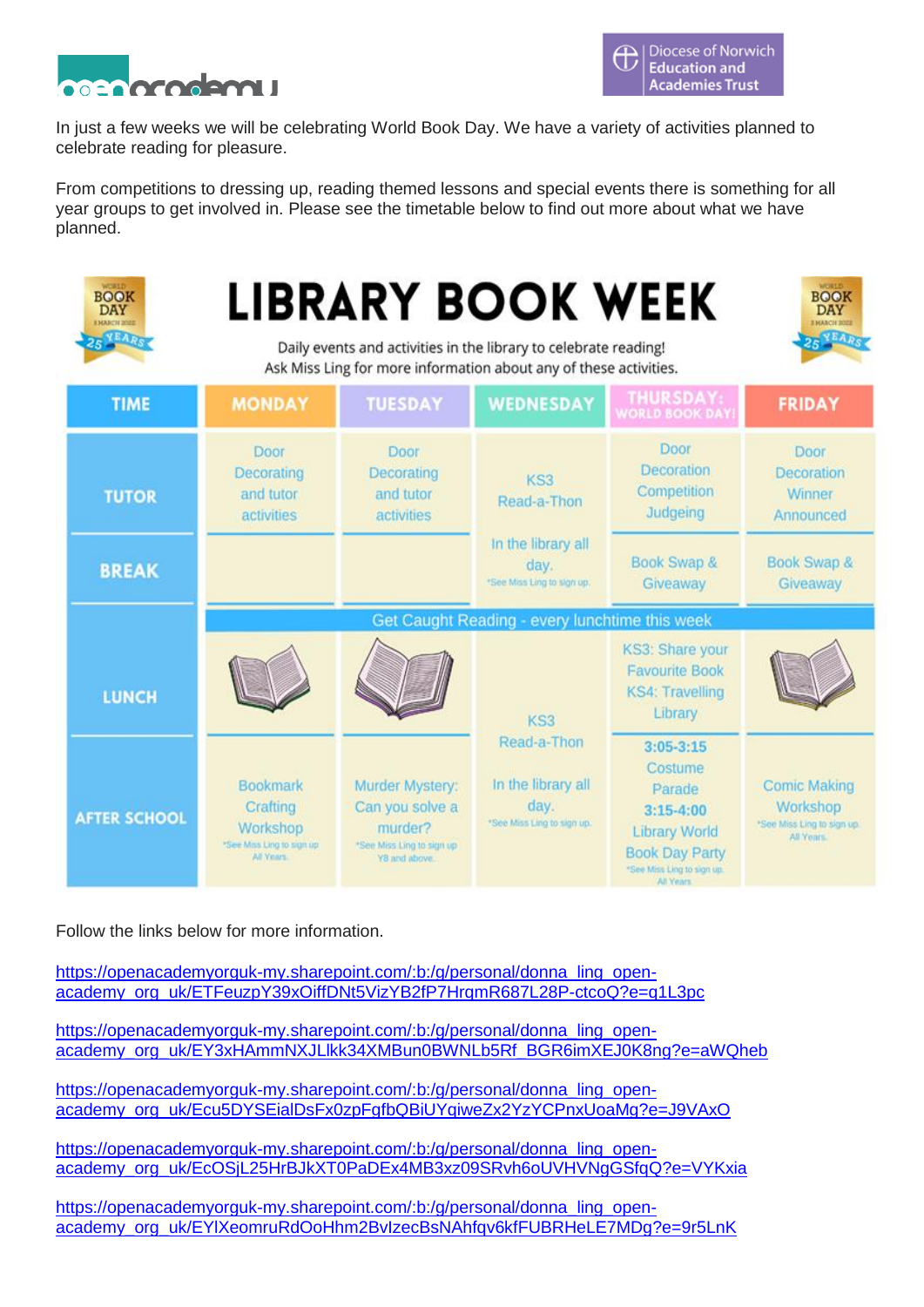

[https://openacademyorguk-my.sharepoint.com/:b:/g/personal/donna\\_ling\\_open](https://openacademyorguk-my.sharepoint.com/:b:/g/personal/donna_ling_open-academy_org_uk/EUhYGKLjX89Jp7k0TwccwtoBbw82XlDkul9k5bEGgKUoCw?e=0B0Dp3)[academy\\_org\\_uk/EUhYGKLjX89Jp7k0TwccwtoBbw82XlDkul9k5bEGgKUoCw?e=0B0Dp3](https://openacademyorguk-my.sharepoint.com/:b:/g/personal/donna_ling_open-academy_org_uk/EUhYGKLjX89Jp7k0TwccwtoBbw82XlDkul9k5bEGgKUoCw?e=0B0Dp3)

[https://openacademyorguk-my.sharepoint.com/:b:/g/personal/donna\\_ling\\_open](https://openacademyorguk-my.sharepoint.com/:b:/g/personal/donna_ling_open-academy_org_uk/EVBTBC0Y-ldHhH2fTrh39bYB6EeNePmMcrwQa1m-1410Lw?e=ooCXqk)[academy\\_org\\_uk/EVBTBC0Y-ldHhH2fTrh39bYB6EeNePmMcrwQa1m-1410Lw?e=ooCXqk](https://openacademyorguk-my.sharepoint.com/:b:/g/personal/donna_ling_open-academy_org_uk/EVBTBC0Y-ldHhH2fTrh39bYB6EeNePmMcrwQa1m-1410Lw?e=ooCXqk)

[https://openacademyorguk-my.sharepoint.com/:b:/g/personal/donna\\_ling\\_open](https://openacademyorguk-my.sharepoint.com/:b:/g/personal/donna_ling_open-academy_org_uk/Eaz6m2dVYppBh8TFZC_GTWAB-vkKF1HXIGmrMErjlcct6A?e=GIy0t5)[academy\\_org\\_uk/Eaz6m2dVYppBh8TFZC\\_GTWAB-vkKF1HXIGmrMErjlcct6A?e=GIy0t5](https://openacademyorguk-my.sharepoint.com/:b:/g/personal/donna_ling_open-academy_org_uk/Eaz6m2dVYppBh8TFZC_GTWAB-vkKF1HXIGmrMErjlcct6A?e=GIy0t5)

Miss Ling Librarian

**9. Drama Update**



Calling all actors, singers, dancers



We are holding auditions for the summer terms production of *Anansi* by Alistar Campbell on **Wednesday 23rd February** and **Monday 28th February**. 3.15 – 4.15 in the Drama Studio.

Open to all year groups.

For more information, please see Mrs Ormosi.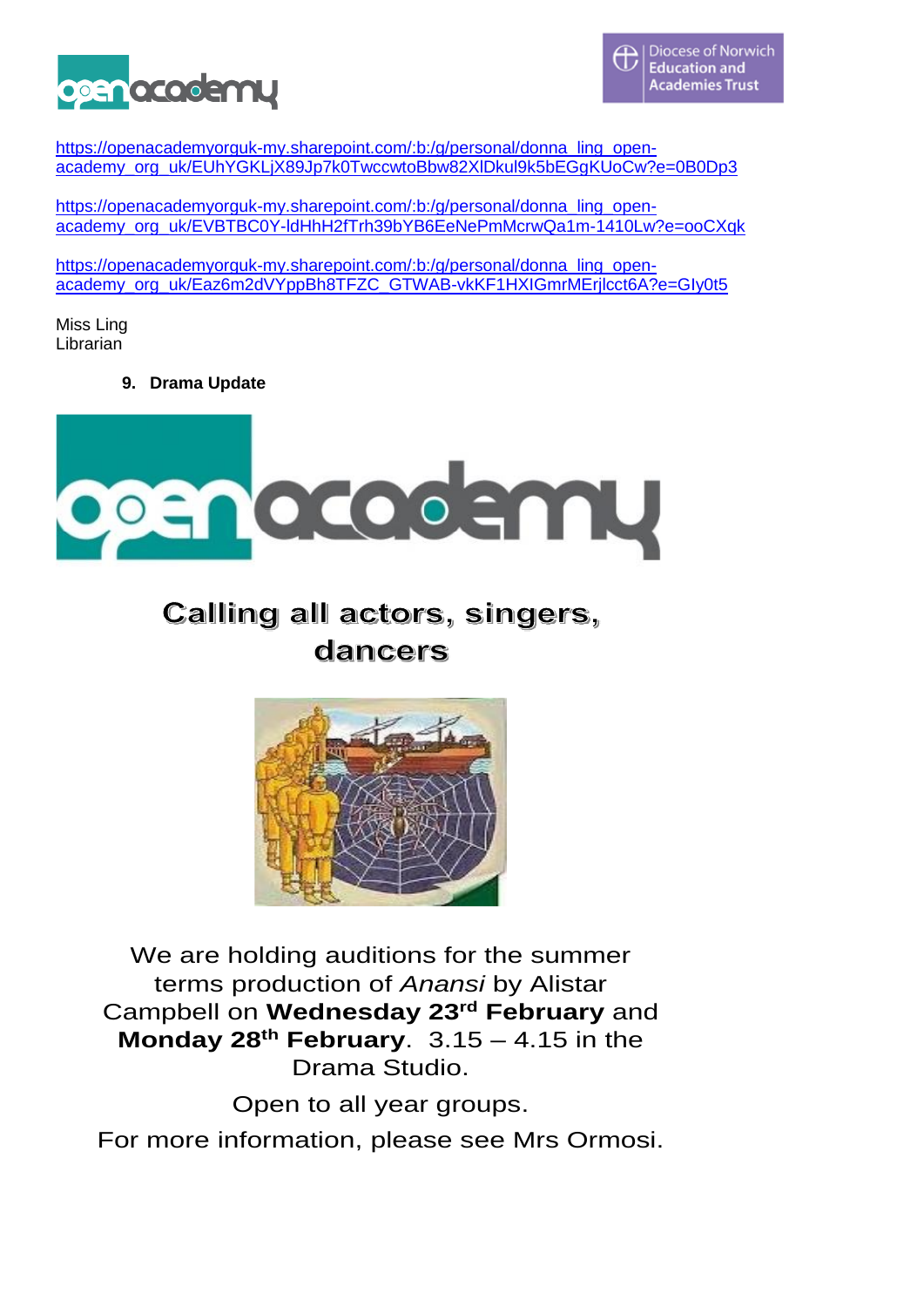

### **10. Football**

Well done to our Year 9 Boys football team who played their first match back after covid restrictions against Jane Austin. It wasn't the result we were looking for but it was great to see them back on the pitch playing games.

Well done boys. Mr Richardson – Head of Applied Faculty

**11. Assistance**



As the cost of living is rising sharply, help is available. Please find below the details of Norwich foodbanks if needed

St Elizabeth's, Cadge Rd, Norwich NR5 8DG (Mondays) Witard Road, Norwich Baptist Church NR7 9XG (Mondays) Wymondham Baptist Church NR18 0AZ (Mondays and Fridays) Oak Grove Chapel, 70 Catton Grove Road, Norwich NR3 3NT (Tuesdays) St Stephen's Church, Rampant Horse St, Norwich, NR2 1QP (Wednesdays and Saturdays) New Hope Christian Centre Norwich NR1 2JA (Wednesdays) Wroxham & Hoveton United Reformed Church, 114 Norwich Road, Wroxham NR12 8SA (Thursday) Mile Cross Methodist Church 341 Aylsham Rd, Norwich NR3 2RU (Thursdays) Norwich Central Baptist Church, Norwich NR3 3BB (Thursdays)

Mark Pimlott Chaplain

### **12. Attendance**

**Monthly Tutor Group Attendance**

| Month     | Jan-22 |
|-----------|--------|
| 12/13 CAN | 86.02% |
| 12 JTH    | 84.42% |
| 13 LWK    | 78.28% |
| C7 KLI    | 90.66% |
| D7 MKN    | 94.66% |
| R7 CSM    | 93.64% |
| SRB 7 EOK | 77.78% |
| I7 CHA    | 94.17% |
| C8 ABR    | 92.43% |
| D8 NWA    | 92.61% |
| 18 KMU    | 87.60% |
| R8 SNA    | 90.13% |
| SRB 8 EOK | 95.41% |
| C9 AED    | 94.41% |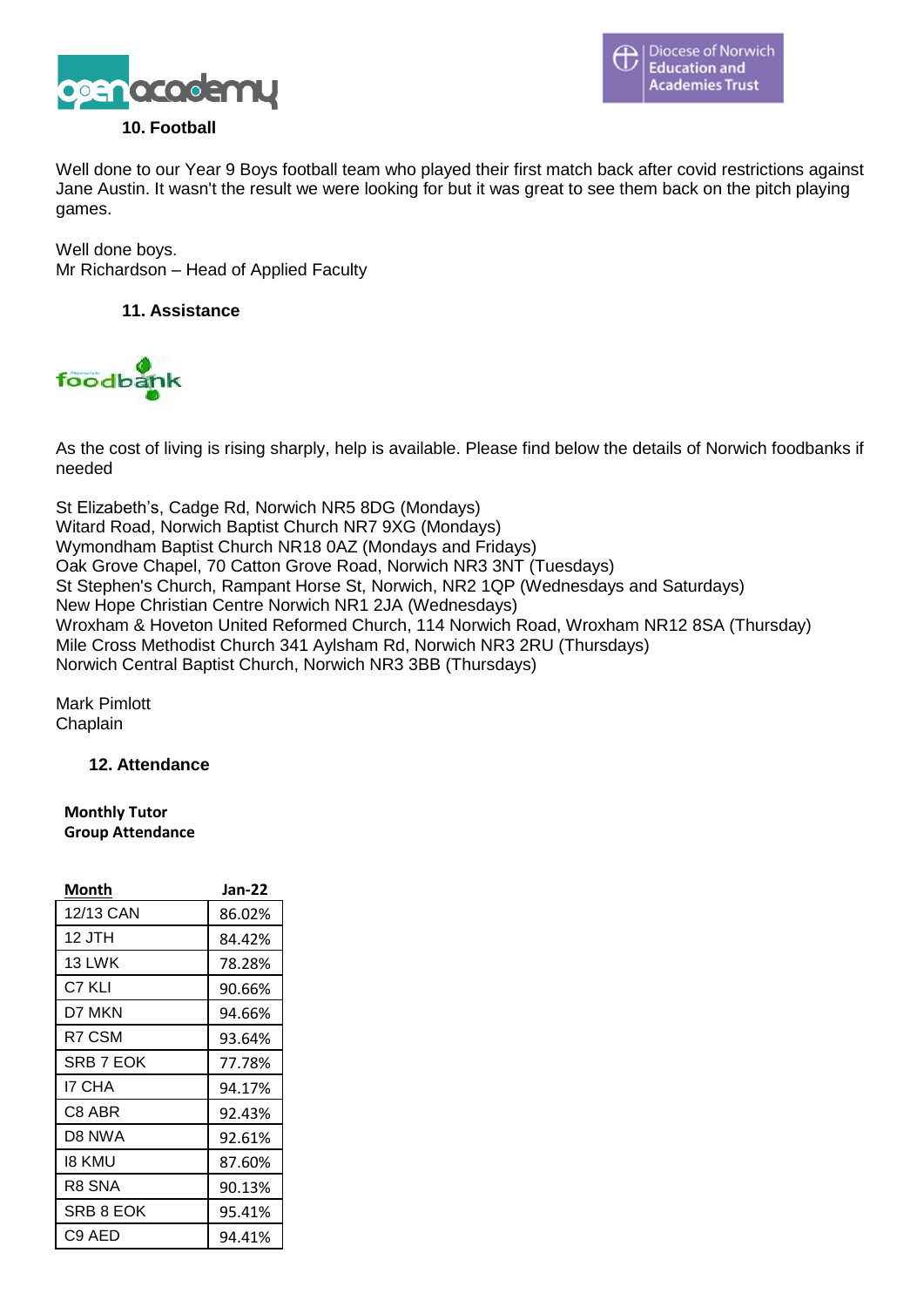

| D9 LGA     |        |
|------------|--------|
|            | 92.88% |
| 19 RPH     | 88.02% |
| R9 NST     | 90.61% |
| SRB 9 EOK  | 94.44% |
| C10 TTH    | 83.40% |
| D10 ATH    | 88.79% |
| 110 SMC    | 94.04% |
| R10 BLU    | 88.40% |
| SRB 10 EOK | 85.19% |
| C11 KST    | 94.76% |
| D11 SMU    | 95.09% |
| 111 ERO    | 90.29% |
| R11 SRI    | 92.39% |

| Monthly           |  |  |  |
|-------------------|--|--|--|
| Year              |  |  |  |
| <b>Attendance</b> |  |  |  |

| Month   | $Jan-22$ |
|---------|----------|
| Year 7  | 92.88%   |
| Year 8  | 90.18%   |
| Year 9  | 91.58%   |
| Year 10 | 89.13%   |
| Year 11 | 93.21%   |
| Year 12 | 85.06%   |
| Year 13 | 78.73%   |
| Year 14 | 80.68%   |



Well done to the 185 students who improved their attendance between the months of December 2021 and January 2022. Achievement points have been given to all of these students.

If there are any changes to your contact details, including mobile telephone number and email address. please let us know, in order that this information can be updated on our system.

Mrs Ganson Attendance Officer

# **13. Careers**

Norfolk County Council conclude their drop-in sessions for 'National Apprenticeships Week' with a session on Saturday 12 February 10.00am-2.00pm. If your child or young person has questions about apprenticeships, traineeships, T Levels or other work-based options then please encourage them to come along to these sessions. They are FREE and no appointment is necessary with the following link